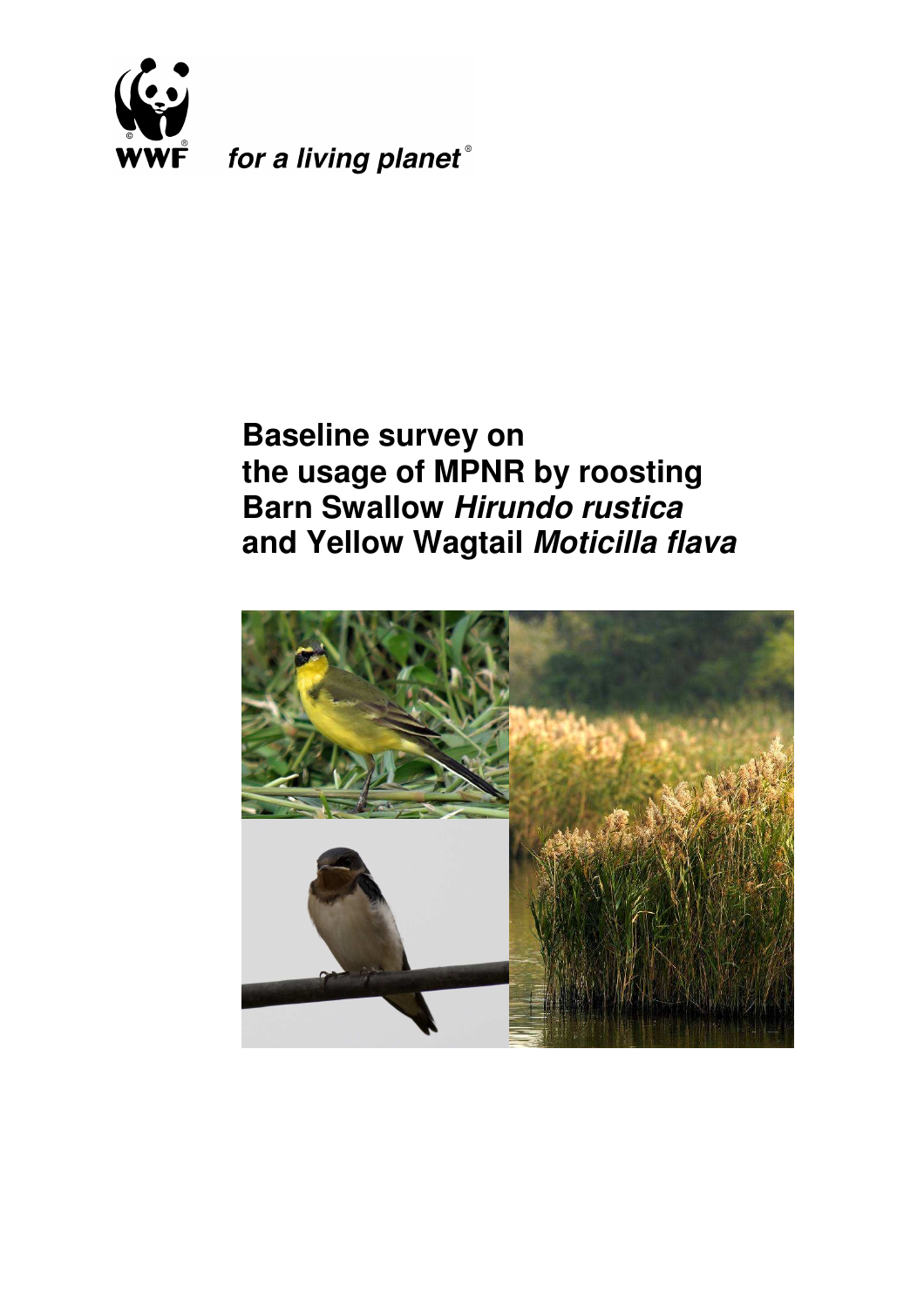# **CONTENTS**

| <b>Chapter</b><br>Page |                                       |   |  |  |  |
|------------------------|---------------------------------------|---|--|--|--|
| 1.                     | <b>INTRODUCTION</b>                   |   |  |  |  |
|                        | <b>Background</b><br>1.1              |   |  |  |  |
|                        | <b>Aims</b><br>1.2                    |   |  |  |  |
|                        | 2. METHODS                            |   |  |  |  |
| $3_{-}$                | <b>RESULTS</b>                        | 3 |  |  |  |
| 4.                     | <b>CONCLUSION and RECOMMENDATIONS</b> | 5 |  |  |  |
| 5.                     | <b>REFERENCES &amp; BIBLIOGRAPHY</b>  | 6 |  |  |  |
|                        |                                       |   |  |  |  |

#### **Tables**

|       | Barn Swallow - Monthly peak roosting count and roosting location.                 | 4 |
|-------|-----------------------------------------------------------------------------------|---|
| 2.    | Summary on the reed standbed type used by roosting Barn Swallow.                  | 4 |
| З.    | Yellow Wagtail - Monthly peak roosting count.                                     | 5 |
|       | <b>Figures</b>                                                                    |   |
|       | Map showing counting locations.                                                   | 2 |
| 2.    | Final roost locations of Barn Swallow and Yellow Wagtail.                         | з |
|       | Appendix                                                                          |   |
| la.   | Historical Records of Barn Swallow roosting in the MPNR Reedbeds                  |   |
| lb.   | Historical Records of Yellow Wagtail roosting in the MPNR Reedbeds.               |   |
| Ш.    | Summary on Barn Swallow Roosting Count 2007.                                      | 8 |
| IIIa. | Summary on Yellow Wagtail Roosting Count 2007 – Reed stand at Gei wai #8b.        | 9 |
| IIIb. | Summary on Yellow Wagtail Roosting Count 2007 – Reed stand at <i>gei wai</i> #14. | 9 |
|       |                                                                                   |   |

#### **This publication should be cited as:**

WWF-HK, 2010. **Baseline survey on the usage of MPNR by roosting Barn Swallow Hirundo rustica and Yellow Wagtail Moticilla flava**. World Wide Fund For Nature Hong Kong.

**Cover photo**: Yellow Wagtail Motacilla flava, Barn Swallow Hirundo rustica and Common Reedgrass Phragmites australis. Photo credit: Neil Fifer, Fion Tse and Rubin Chua.

**Report Author**: Ms Katherine Leung, Reserve Officer, Mai Po Nature Reserve, WWF Hong Kong.

#### **Field Surveyors:**

Mr. Bena Smith and Ms. Katherine Leung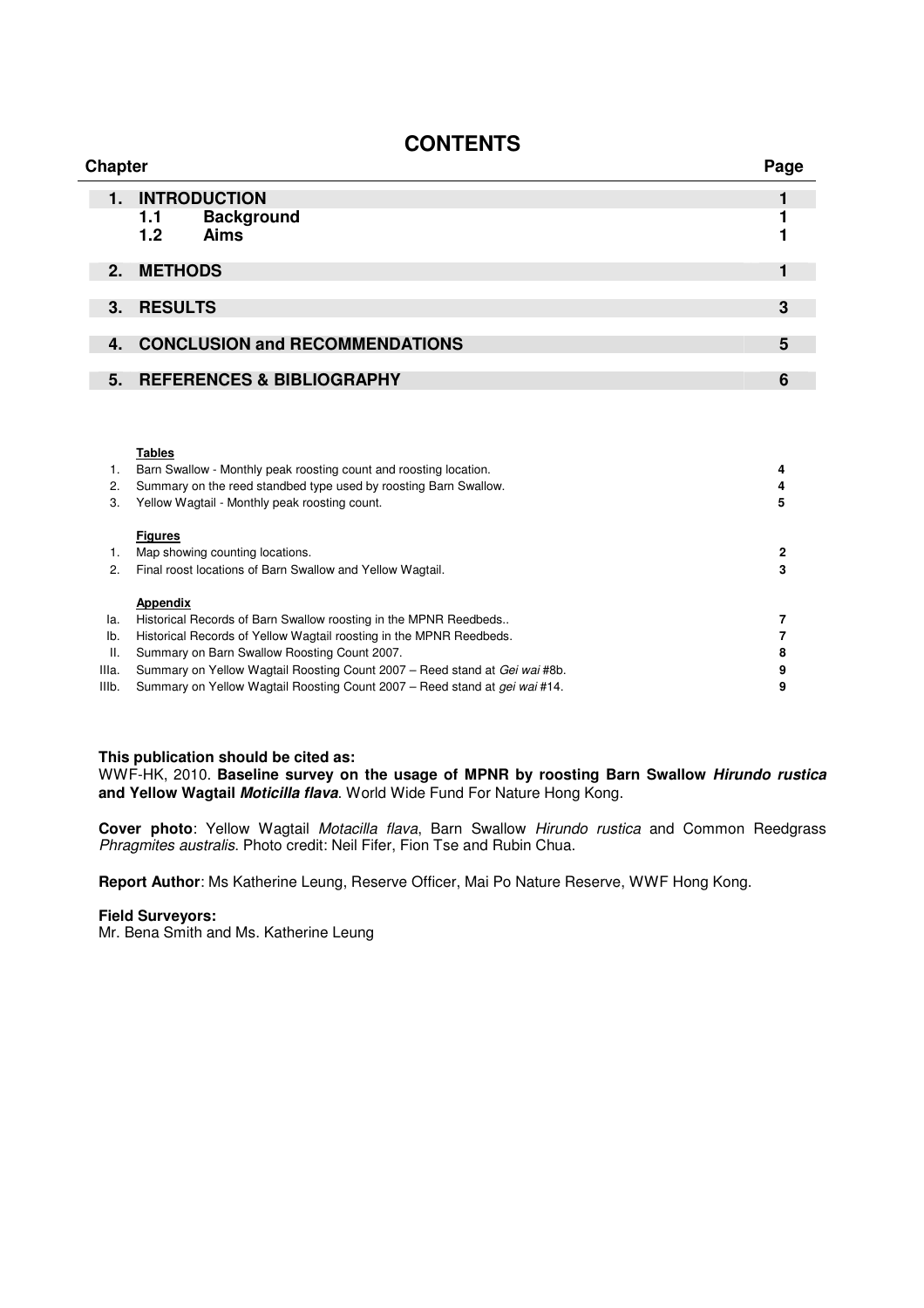## **1. INTRODUCTION**

## **1.1 Background**

- 1.1.1 Barn Swallow Hirundo rustica is recorded in Hong Kong all year round but most abundant during spring passage. The largest flocks occur between mid-March to mid-April with the highest count being 3,000 at Mai Po on 02 April 1995 (Carey, et al. 2001). There are only a few records of roosting swallow from the MPNR reedbeds, the highest roost count being 1,800 individuals (including Red-rumped Swallow H. daurica) recorded on 12 October 2004 (HKBWS, 2009). Besides, anecdotal observations in late 2005 and 2006 showed between 100 and 500 birds roosting in the reed stands at *Gei wai* #7, #8b, #10 and Pond #24 (Appendix Ia).
- 1.1.2 Yellow Wagtail Moticilla flava is a common winter visitor and passage migrant to Hong Kong. Three races *(taivana, tschutschensis* and *macronyx*) are present in Hong Kong and, with the exception of extreme data, one or all are present between September to May (Carey, et al. 2001). All three races are known to use the Gei wai #8b reed stand as night roost (Hong Kong Bird Ringing Group ringing data). More than 3,000 individuals were recorded roosting in May 1999 and November 2002 and according to an academic study in 1995-97, roosting was observed at Gei wai #3, #8b and #14 (Lee, 1997). Recent high counts include single flocks of 1,500 individuals reported flying out of Gei wai #8b at first light on 12 November 2005 (Paul Leader, pers. comm.) and 920 on 11 November 2006 (Bena Smith pers. obs.). Other observations in late 2005 noted 500 roosting inside Gei wai #14 (Bena Smith pers. obs.) (Appendix Ib).
- 1.1.4 The above records suggest MPNR could be important roost area for Barn Swallow and Yellow Wagtail. Therefore a baseline study is needed to ascertain the current usage of the Reserve by these species and also create a baseline data set for future comparisons.

#### **1.2 Aims**

- 1.2.1 The specific aims of the study are to:
	- Determine the importance of the MPNR for roosting Barn Swallow and Yellow Wagtail.
	- Gain a better understanding of the roosting population and preferred roost location(s) of Barn Swallow and Yellow Wagtail in MPNR.
	- Obtain a baseline data set using a simple repeatable field survey methodology.

#### **2. METHODS**

2.0 Evening roost counts were carried out on Barn Swallow and Yellow Wagtail in 2007 to survey their usage of reed stands at MPNR as night roost.

#### **2.1 Barn Swallow**

- 2.1.1 Counts on Barn Swallow were carried out twice every month (one in earlier part and one in later part of the month) from January to December. Counts started approximately one hour before sunset.
- 2.1.2 Gathering flock of swallow was first located by observation along the FCA road (Fig 1). The flock was then tracked until it eventually descended into a reed stand inside the Reserve. Prior to roosting, several counts were carried out on the flock as it circled above the reed stand.
- . 2.1.3 The number of roosting bird and their final roosting location were recorded. For surveys where the final roost location was undeterminable or outside the MPNR boundary, maximum flock size was recorded.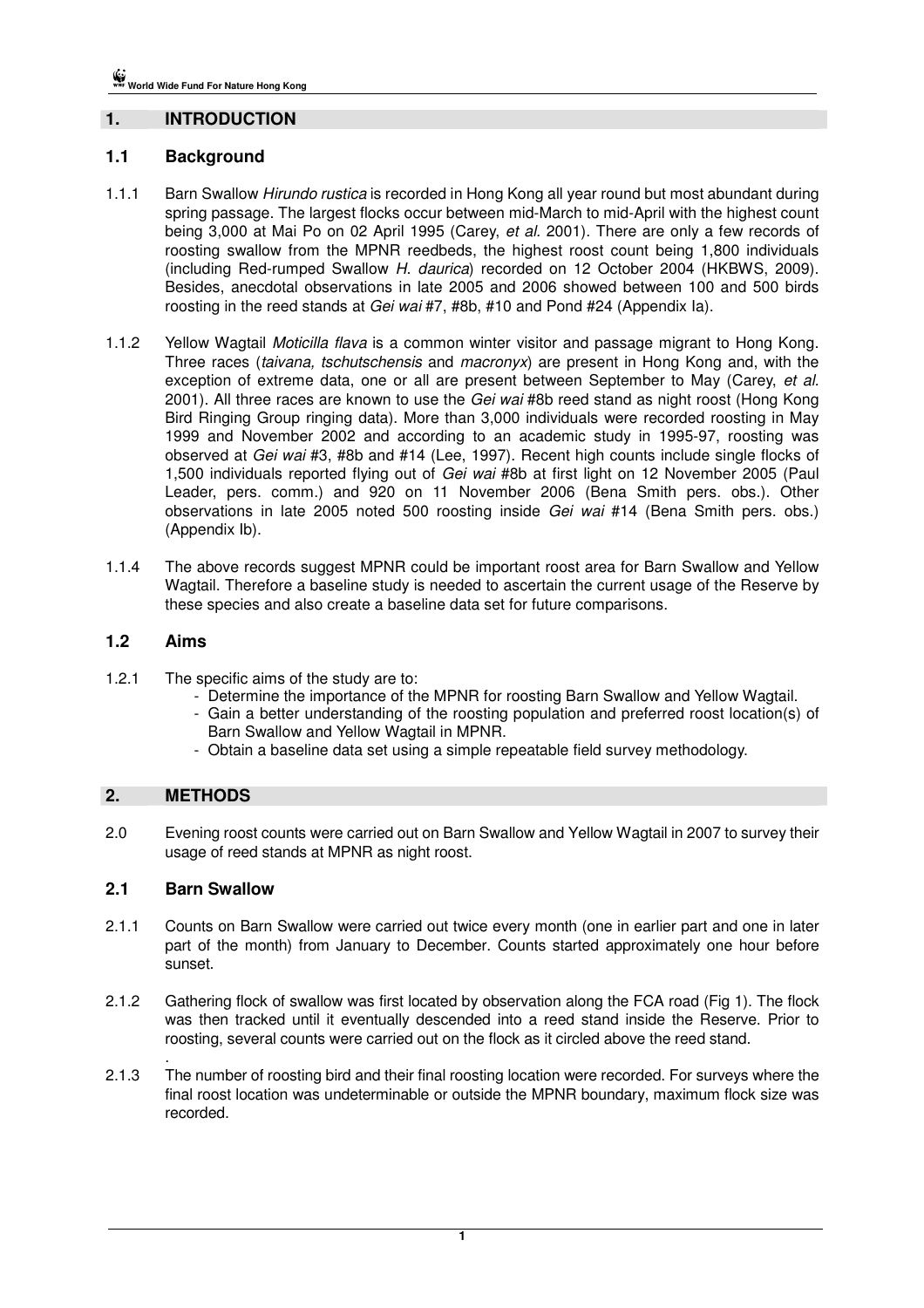# **2.2 Yellow Wagtail**

- 2.2.1 Counts on Yellow Wagtail were carried out twice a month (one in earlier part and one in later part of the month) from January to May and from September to December. Due to their low abundance in June, July and August no survey was conducted in those months. Counts commenced one hour before sunset.
- 2.2.2 A precursory study in 2006 showed that Yellow Wagtail favoured reed stands in Gei wai #8b and Gei wai #14 (Appendix Ib), hence they were selected for the study. Surveys were conducted on each reed stand at fixed counting locations (Fig 1): on the bund between Gei wai #8b and Gei wai #10 and from the Education Center access track.
- 2.2.3 Individual birds/flocks entering or leaving the reed stand were tallied to determine the total number of birds roosting. For surveys where the final roosting location was undeterminable or outside of the MPNR boundary, the maximum number of bird observed was recorded.



**Figure 1: Map showing counting locations.**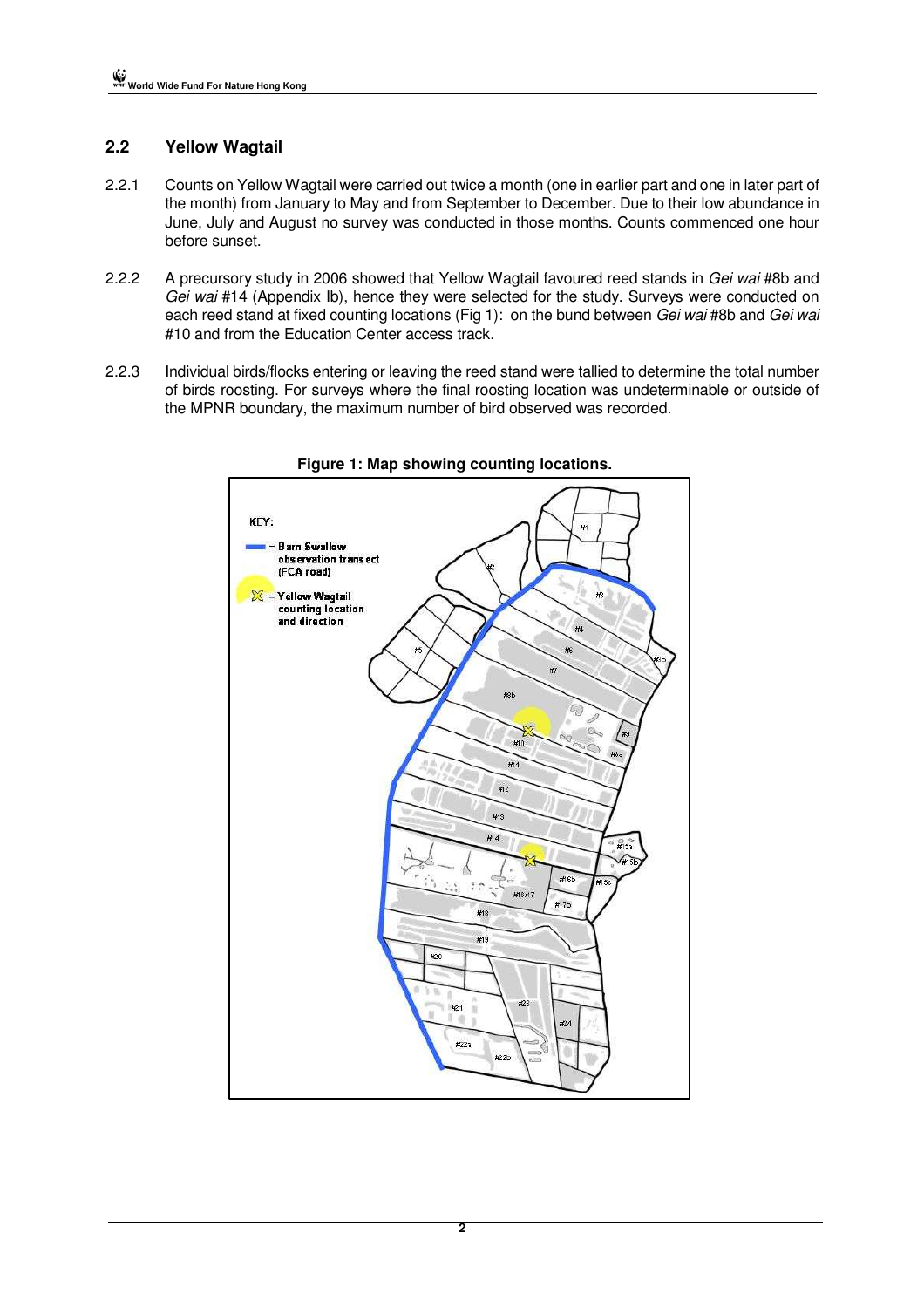## **3. RESULTS**

## **3.1 Barn Swallow**

3.1.1 Twenty-four scheduled counts were completed with 5 additional observations (Appendix II). Swallow was observed roosting on 13 occasions (i.e. 54% of the counts) and utilised 4 different reed stands at MPNR (Fig 2). Roosting occurred in most months except January (no bird observed within MPNR during survey), May, June and August (roosting location undetermined) (Table 1).



**Figure 2: Final roost locations of Barn Swallow and Yellow Wagtail.**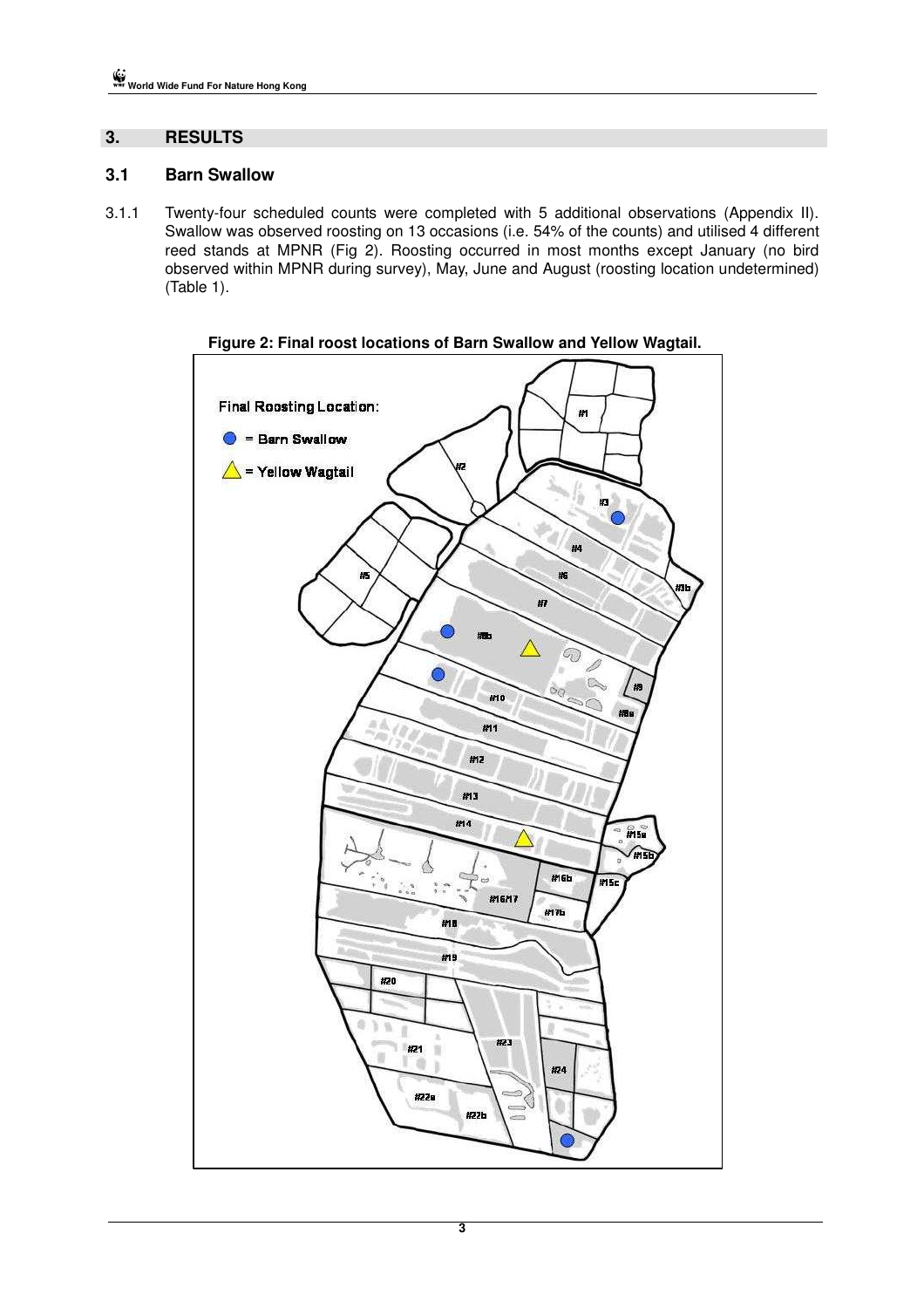- 3.1.2 During February, March and April, birds were observed roosting in a reed stand at Pond #24a in southern MPNR. In other months, reed stands at Gei wai #8b and #10 located at northern MPNR were used. The reed stand at the eastern side of Gei wai #3 was used once in July.
- 3.1.3 The highest number of Barn Swallow was observed on 20 July 2007 when 2,500 individuals roosted in Gei wai #3. Spring roosting number varied between 200-390 individuals, Autumn numbers between 430-520 individuals.

| <b>Month</b> | Peak  | <b>Roost location</b> |
|--------------|-------|-----------------------|
| Jan          | 0     |                       |
| Feb          | 280   | Pond #24a             |
| Mar          | 385   | Pond #24a             |
| Apr          | 14    | Pond #24a             |
| <b>May</b>   | 0     | <b>Undetermined</b>   |
| Jun          | 0     | <b>Undetermined</b>   |
| Jul          | 2,500 | Gei wai #3            |
| Aug          | O     | <b>Undetermined</b>   |
| <b>Sep</b>   | 433   | Gei wai #8b           |
| Oct          | 520   | Gei wai #10           |
| Nov          | 430   | Gei wai #8b           |
| Dec          | 110   | Gei wai #8b           |

**Table 1: Barn Swallow - Monthly peak roosting count and roosting location.** 

3.1.4 Barn Swallow was observed roosting in 4 different reed stands located at both the northern and southern part of the MPNR. All 4 stands contain reed submerged in water ("wet reedbed") surrounded by open water. Stands of reed in brackish water were used 8 times and those in fresh water 5 times (Table 2).

| Location    | Brackish/Freshwater | Month of use            |
|-------------|---------------------|-------------------------|
| Gei wai #3  | <b>Brackish</b>     | Jul                     |
| Gei wai #8b | <b>Brackish</b>     | Jul, Sep, Oct, Nov, Dec |
| Gei wai #10 | <b>Brackish</b>     | Oct                     |
| Pond #24a   | Freshwater          | Feb, Mar, Apr           |

3.1.5 On those occasions when flocks chose not to roost inside MPNR, most were observed flying out of the Reserve in a southerly direction. This suggests suitable roost sites might exist elsewhere.

## **3.2 Yellow Wagtail**

- 3.2.1 Eighteen scheduled counts were completed at both Gei wai #8b and #14, with 4 additional observations at Gei wai #8b (Appendix IIIa & b). Counts were paused in June, July and August when Yellow Wagtail are not present or in extremely low number in Hong Kong. Roosting locations are shown in Figure 2.
- 3.2.2 At Gei wai #8b, roosting was observed on 10 count dates (56%), in February, April and May, and then continuously from October to December. The highest number, 612 individuals, was observed on 20 November 2007 (Table 3) and an additional observation on 28 October 2007 recorded more than 800 individuals leaving the reed stand at dawn. Roosting occurrence generally coincided with the main migration periods with late October and November associated with the highest numbers.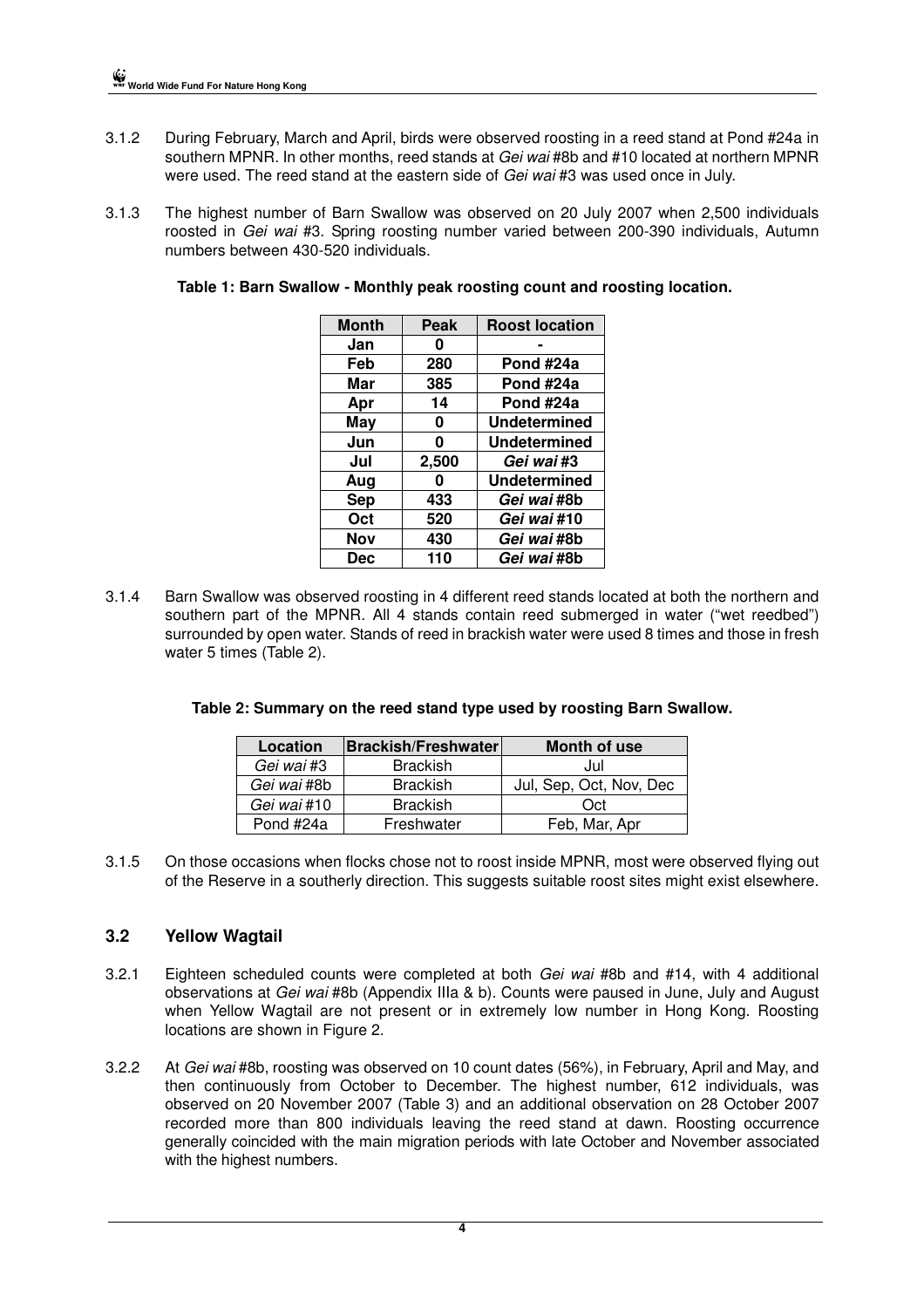3.2.3 Roosting at Gei wai #14 was only observed on 5 occasions (28% of the counts) between September to December with a high count with 108 individuals on 15 October 2007 (Table 3).

| <b>Month</b> |           | Gei wai #8b   Gei wai #14 |  |
|--------------|-----------|---------------------------|--|
| Jan          |           |                           |  |
| Feb          | 33        | 0                         |  |
| Mar          | O         | 0                         |  |
| Apr          | 305       | 0                         |  |
| May          | 282       | Ω                         |  |
| Jun          |           |                           |  |
| Jul          | No survey |                           |  |
| Aug          |           |                           |  |
| <b>Sep</b>   | U         | 4                         |  |
| Oct          | 323       | 108                       |  |
| Nov          | 612       | 4                         |  |
| Dec          | 370       |                           |  |

## **Table 3: Yellow Wagtail - Monthly peak roosting count.**

3.2.4 Observations of bird flocks flying away from MPNR during the study suggest that suitable roosting site(s) probably occur outside the boundary of MPNR.

## **4. CONCLUSION and RECOMMENDATIONS**

## **4.1 Barn Swallow**

- 4.1.1 Although Barn Swallow is not classified as a wetland dependant species and is not listed as a species of conservation concern (Fellowes et. al. 2002), it is clear that the Deep Bay Swallow population utilises the wetland areas to roost. Thus, the reed stands within MPNR are deemed of local importance for Barn Swallow.
- 4.1.2 Barn Swallow has a strong preference to roost in "wet reedbed" surrounded by open water as shown in this study. Therefore it is recommended to maintain existing stands of wet reed within the MPNR and consider establishing new areas when undertaking reed restoration projects.

## **4.2 Yellow Wagtail**

- 4.2.1 Being a wetland-dependent species, Yellow Wagtail passing through the territory strongly rely on the Deep Bay wetlands. Based on this study and historical observations, the reed stands within MPNR are considered locally important for passage and wintering Yellow Wagtail.
- 4.2.2 The reed stand at Gei wai #8b was constantly used for roosting, especially during winter months. The area therefore should be maintained as reed habitat in the future. This is in keeping with the current management intention for Biodiversity Management Zone 5 which is to "adjust conditions in favour of supporting a substantial block of reedbed habitat" (WWF-HK, 2006).
- 4.2.3 Further study should be carried out to survey other reed stands within MPNR to provide a more comprehensive picture of usage and preference. This would provide useful information for WWF's reedbed management strategy. The study would also provide information on the population trend and migration pattern of Yellow Wagtail in Deep Bay.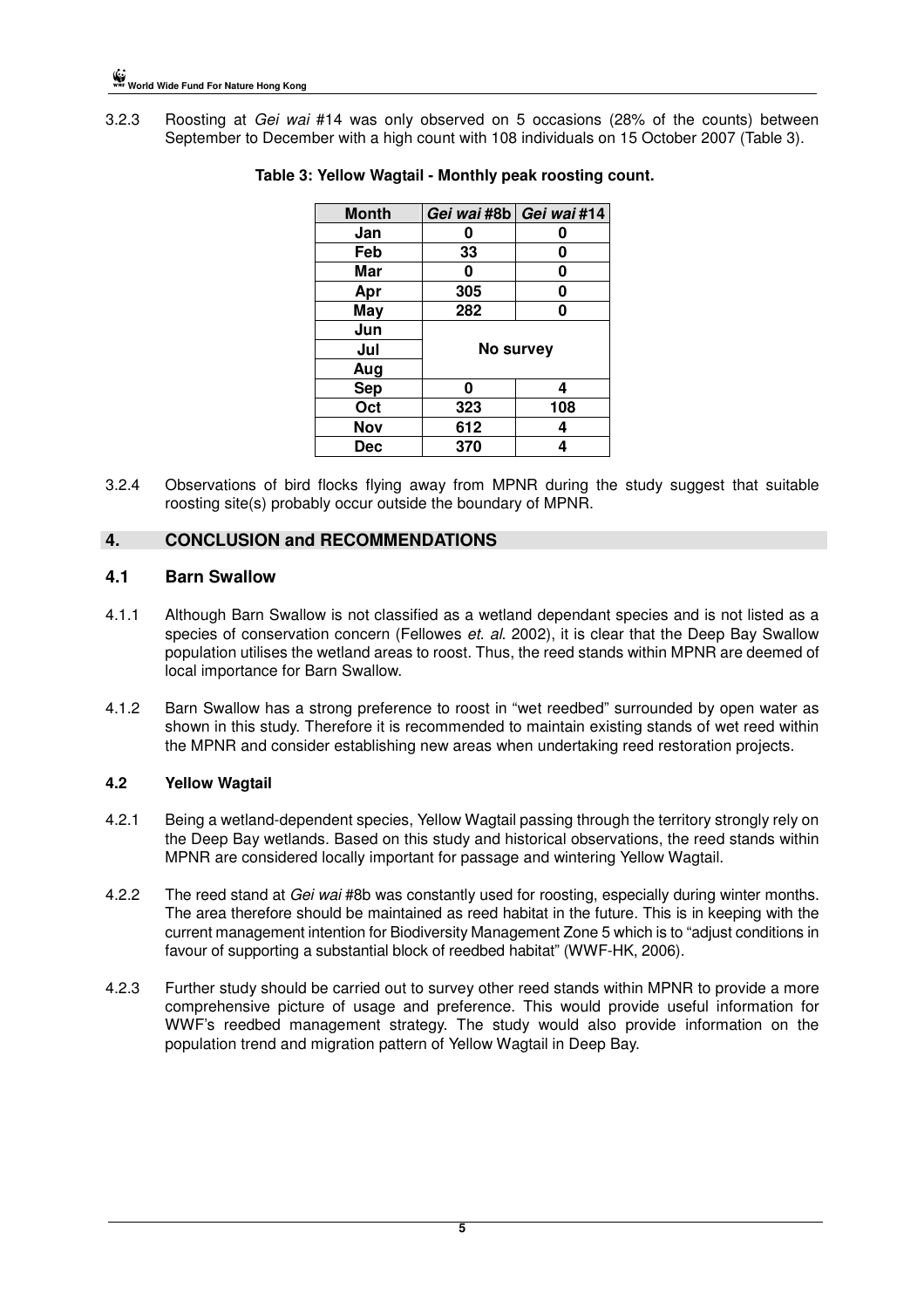## **5. REFERENCES (\*) & BIBLIOGRAPHY**

BirdLife International, 2010. **Species factsheet: Motacilla flava**. Downloaded from http://www.birdlife.org on 13/6/2010.

Brazil, M. 2009. **Birds of East Asia**. Princeton University Press, United States.

- **\*** Carey, G.J., Chalmers, M.L., Diskin, D.A., Kennerley, P.R., Leader, P.J., Leven, M.R., Lewthwaite, R.W., Melville, D.S., Turnbull, M. and Young, L. 2001. **The Avifauna of Hong Kong**. Hong Kong Bird-watching Society, Hong Kong.
- **\*** Fellowes, J.R., M.W.N. Lau, D. Dudgeon, G.T. Reels, G.W.J. Ades, G.J. Carey, B.P.L. Chan, R.C. Kendrick, Lee K.S., M.R. Leven, K.D.P. Wilson and Yu Y.T. 2002. **Wild Animals to Watch: Terrestrial and Freshwater Fauna of Conservation Concern in Hong Kong**. Memoirs of the Hong Kong Natural History Society 25, 123-159.
- **\*** HKBWS, 2002. **Systematic List 1998**. The Hong Kong Bird Report 1998. Hong Kong Bird Watching Society, Hong Kong.

HKBWS, 2004. **Systematic List 1999 and 2000**. The Hong Kong Bird Report 1999 & 2000. Hong Kong Bird Watching Society Limited, Hong Kong.

- **\*** HKBWS, 2007. **Systematic List 2001-02**. The Hong Kong Bird Report 2001-02. Hong Kong Bird Watching Society Limited, Hong Kong.
- **\*** HKBWS, 2009. **Systematic List 2003-04**. The Hong Kong Bird Report 2003-04. Hong Kong Bird Watching Society Limited, Hong Kong.

Kirby, R.E. 1978. **Roosting of Passerine over Open Water at Night**. North American Bird Bnder Vol. 3, No.3: 104-105.

**\*** Lee, W.H. 1997. **Ecological value of reedbeds (Phragmites australis) at Mai Po Marshes Nature Reserve**. Unpub. M.Phil. thesis. City University of Hong Kong, Hong Kong.

Smiddy, P., Cullen, C. and O'Halloran, J. 2007. **Time of roosting of Barn Swallows Hirundo rustica at an Irish reedbed during autumn migration**. Ringing & Migration 23: 228-230.

Surmacki, A., G. Lorek, & P. Tryjanowski. 1999. **Communal roosting of Linnets Carduelis cannabina and Blue-headed Wagtails Motacilla flava at post-breeding period in Western Poland.** Vogelwarte 40: 146-148.

Verma, S.K. 2010. **Population and roosting behaviour of Barn Swallows Hirundo rustica wintering in Jamshedpur, Jharkhand, India**. Journal of Threatened Taxa 2(2): 721-723.

Walthew, G. 1995. **Focus on Fish Ponds I – Fish Ponds and Birds**. Porcupine! 13. Department of Ecology and Biodiversity, the University of Hong Kong.

- **\*** Wong, L.C., Lam, V.W.Y. and Ades, G.W.J. Eds. 2009. **Ecology of the Birds of Hong Kong**. Kadoorie Farm and Botanic Garden, Hong Kong.
- **\*** WWF-HK. 2006. **Management Plan for Mai Po Marshes Wildlife Education Centre and Nature Reserve 2006-2010**. The World Wide Fund for Nature Hong Kong, Hong Kong.
- **\*** WWF-HK & HKBRG, 2008. **Study into the Avian Value of Different Aged Stands of Phragmites Australis at Mai Po Nature Reserve**. Joint report by the World Wide Fund For Nature Hong Kong and the Hong Kong Bird Ringing Group.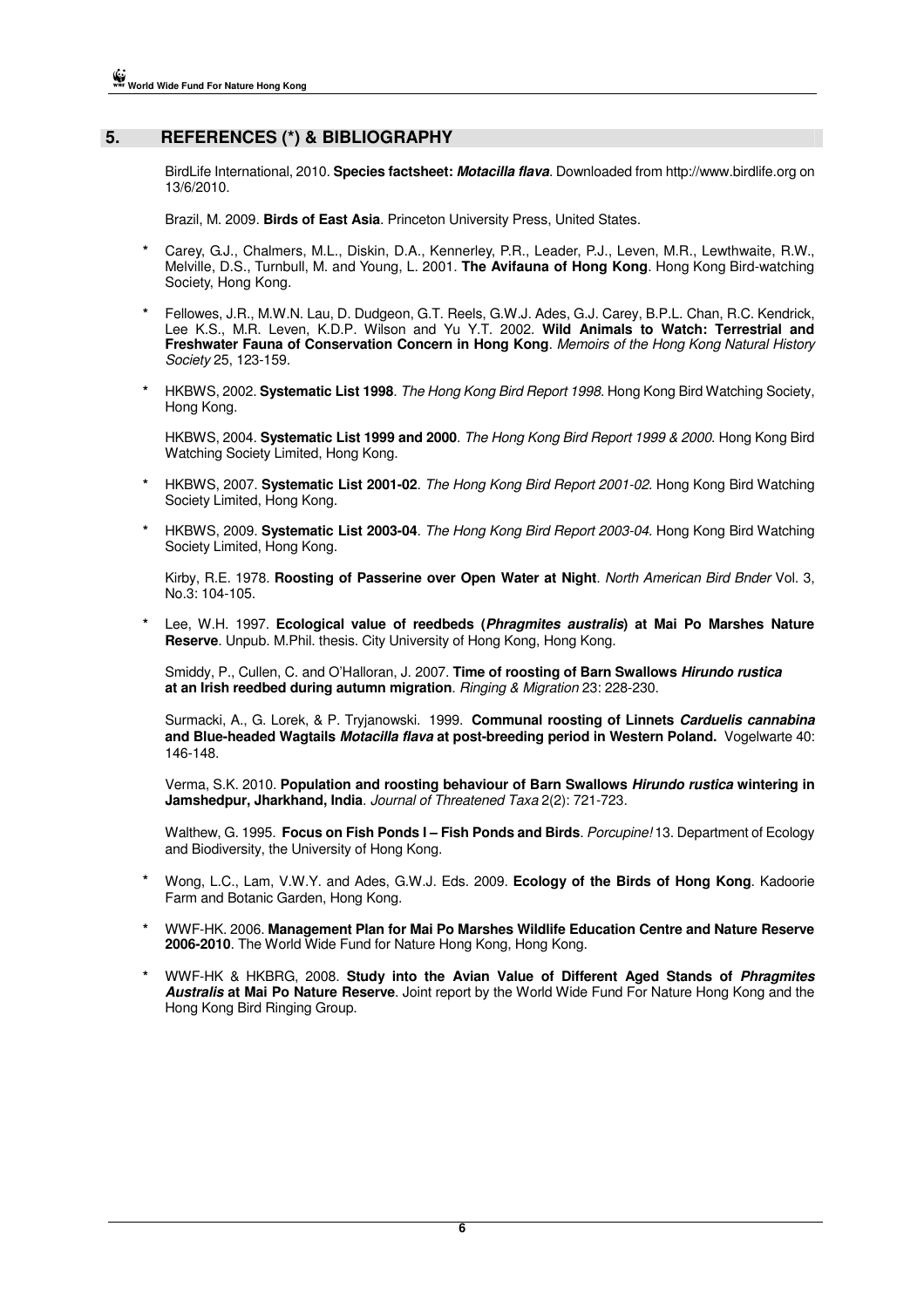| <b>Date</b> | No. of<br>Roosting<br><b>Birds</b> | <b>Comments</b>                                      | Reference/Observer |
|-------------|------------------------------------|------------------------------------------------------|--------------------|
| 08-Oct-04   | 800                                | Roost location unknown.                              | <b>HKBWS, 2009</b> |
| 12-Oct-04   | 1.800                              | Roost location unknown (included Red-rumped Swallow) | <b>HKBWS, 2009</b> |
| 29-Oct-05   | 195                                | Roost at Gei wai #8b reedbed.                        | Bena Smith         |
| 09-Nov-05   | 105                                | Roost at Gei wai #10 reedbed.                        | Katherine Leung    |
| 19-Oct-06   | 310                                | Roost at Pond #24 reedbed.                           | Bena Smith         |
| 31-Oct-06   | 500                                | Roost at Gei wai #7 reedbed.                         | John Allcock       |

# **Appendix Ia: Historical Records of Barn Swallow roosting in the MPNR reedbeds.**

## **Appendix Ib: Historical Records of Yellow Wagtail roosting in the MPNR reedbeds.**

| Date      | No. of<br><b>Roosting</b><br><b>Birds</b> | <b>Comments</b>                                             | Reference/Observer             |
|-----------|-------------------------------------------|-------------------------------------------------------------|--------------------------------|
| 30-Jan-88 | 1,000                                     | Roost location unknown.                                     | Carey, et al. 2001             |
| 12-Feb-89 | 1,000                                     | Roost location unknown.                                     | Carey, et al. 2001             |
| 1995-97   | 2,733                                     | Roosting at Gei wai #3 reedbed.                             | Lee. 1997                      |
| 1995-97   | <b>Unknown</b>                            | Roosting at Gei wai #8b reedbed.                            | Lee, 1997                      |
| 1995-97   | <b>Unknown</b>                            | Roosting at Gei wai #14 reedbed.                            | Lee, 1997                      |
| 03-Apr-98 | 500                                       | Leaving Gei wai #8b reedbed at dawn.                        | <b>HKBWS, 2002</b>             |
| 03-May-99 | 3,500                                     | Roost location unknown.                                     | Paul Leader                    |
| 04-May-99 | 3,840                                     | Roost location unknown. Record highest count for Hong Kong. | Paul Leader                    |
| 21-Feb-02 | 500                                       | Roost location unknown.                                     | <b>HKBWS, 2007</b>             |
| 23-Nov-02 | 3.000                                     | Roosting at Gei wai #8b reedbed.                            | <b>HKBWS, 2007</b>             |
| 08-Oct-04 | 600                                       | Roost location unknown.                                     | <b>HKBWS, 2009</b>             |
| 12-Oct-04 | 500                                       | Roost location unknown.                                     | <b>HKBWS, 2009</b>             |
| 25-Oct-05 | 536                                       | Roosting at eastern side of Gei wai #14 reedbed.            | Bena Smith and Katherine Leung |
| 03-Nov-05 | 485                                       | Roosting at eastern side of Gei wai #14 reedbed.            | Katherine Leung                |
| 19-Oct-05 | 303                                       | Roosting at Gei wai #8b reedbed.                            | Katherine Leung                |
| 12-Nov-05 | .500                                      | Leaving Gei wai #8b reedbed at dawn.                        | Paul Leader                    |
| 11-Nov-06 | 920                                       | Leaving Gei wai #8b reedbed at dawn.                        | Bena Smith                     |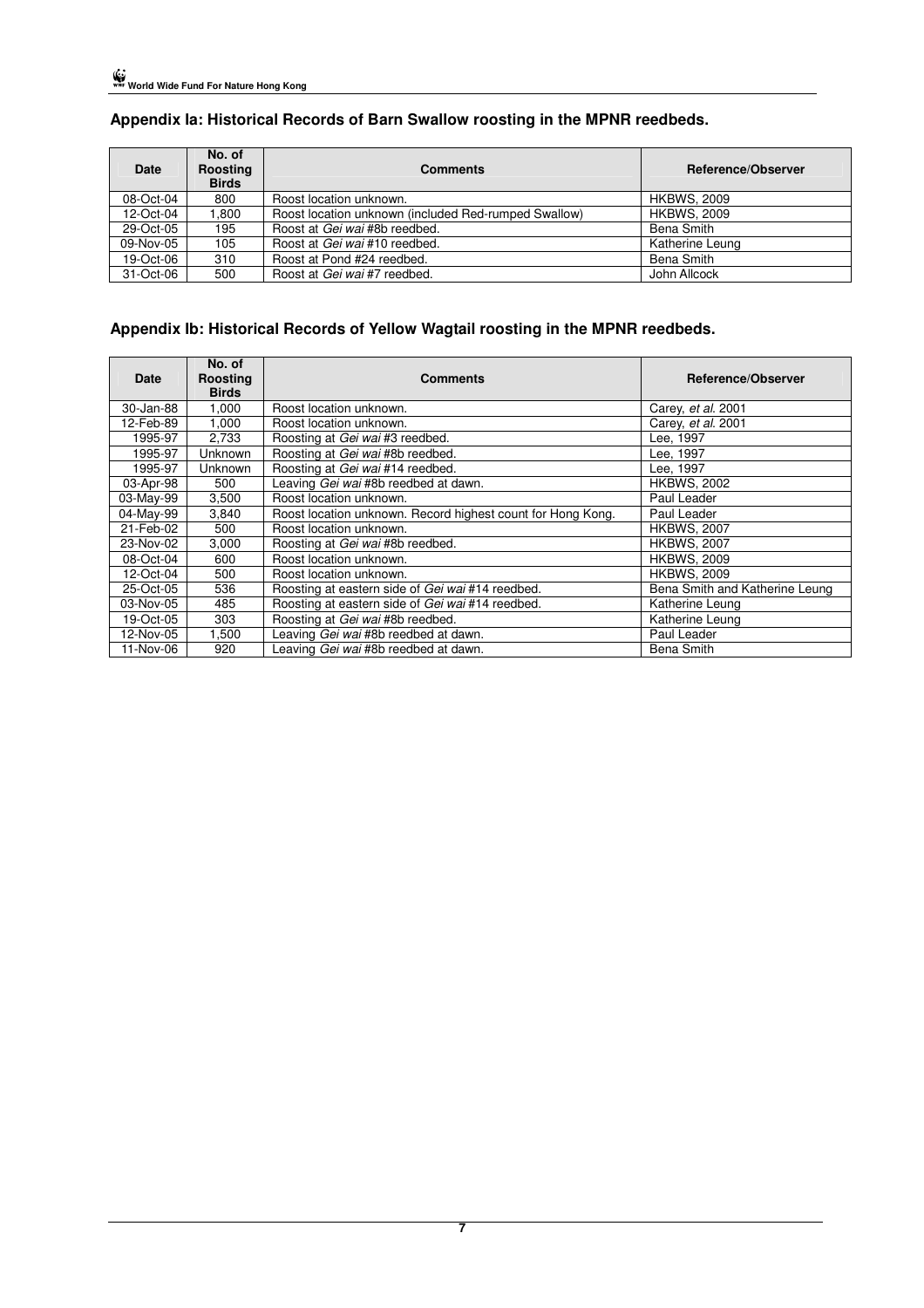**Appendix II: Summary on Barn Swallow Roosting Count 2007.** 

| Count<br><b>Date</b> | No. of<br>Roosting<br><b>Birds</b> | <b>Final Roost Location/Comments</b>                                                                                                                            |
|----------------------|------------------------------------|-----------------------------------------------------------------------------------------------------------------------------------------------------------------|
| 4-Jan-07             | $\Omega$                           | None seen inside the Reserve.                                                                                                                                   |
| 18-Jan-07            | 0                                  | None seen inside the Reserve.                                                                                                                                   |
| 6-Feb-07             | 203                                | Pond #24a reed stand. Birds circulated above Pond #24a and roosted at 18:40.                                                                                    |
| 21-Feb-07            | 280                                | Pond #24a reedbed. Birds circulated around Pond #24. Lut Chau and Fairview Park and roosted at 18:40.                                                           |
| 6-Mar-07             | 385                                | Pond #24a reed stand. Birds circulated around Pond #24 and Lut Chau and roosted at 18:26.                                                                       |
| 19-Mar-07            | 16                                 | Pond #24a reed stand. Flock of 304 birds observed flying to Lut Chau between 18:30-18:45, these birds roosted outside MPNR. 16 roosted at 18:50.                |
| 3-Apr-07             | 14                                 | Pond #24a reed stand. Single flock of 7 birds observed flying to Lut Chau between 18:15-18:40, these birds roosting outside MPNR. Very windy with light shower. |
| 17-Apr-07            | $\mathbf 0$                        | None seen inside the Reserve. Flock of 93 birds observed flying to Lut Chau between 18:20-18:45.                                                                |
| $4-May-07$           | $\mathbf 0$                        | None seen inside the Reserve. Flock of 74 birds observed flying to Lut Chau between 18:20-19:00.                                                                |
| 22-May-07            | $\mathbf 0$                        | None seen inside the Reserve. Flock of 170 birds observed flying around MPNR.                                                                                   |
| 4-Jun-07             | $\mathbf 0$                        | None seen inside the Reserve. Flock of 120 birds observed feeding along the seaward end of Gei wai between #8b and #23 between 18:34-19:21.                     |
| 18-Jun-07            | 0                                  | None seen inside the Reserve. Over 600 birds feeding around MPNR between 18:39-19:23. Most flocks disappeared over the FCA mangroves and towards Lut Chau.      |
| 11-Jul-07            | 300                                | Gei wai #8b reed stand near FCA road. Single flock of over 500 birds feeding around MPNR which flew off towards Fairview Park direction.                        |
| 20-Jul-07            | 2,500                              | Gei wai #3 (eastern side) reed stand. Birds circulated around Gei wai #3, roosting started at 19:25, all roosted by 19:35.                                      |
| 2-Aug-07             | $\mathbf{0}$                       | None seen inside the Reserve. Single flock of 60 birds observed flying Northward away from MPNR. A big flock observed flying North near Tam Kon Chau egretry.   |
| 14-Aug-07            | $\mathbf 0$                        | Final roosting location undetermined. Single flock of over 460 birds observed circulating above Gei wai #3 at 19:00.                                            |
| 3-Sep-07             | 433                                | Gei wai #8b reed stand near FCA road. Birds circulated around Gei wai #8b and #10 before roosting, roosted at 19:00.                                            |
| 18-Sep-07            | 65                                 | Gei wai #8b reed stand near FCA road. Birds circulated around Gei wai #8b and #10 before roosting, roosted at 18:45.                                            |
| 3-Oct-07             | 119                                | Gei wai #8 reed stand near FCA road. Birds circulated around Gei wai #8b and #10 before roosting, roosted at 18:28                                              |
| 17-Oct-07            | 520                                | Gei wai #10 reed stand near FCA road. Birds circulated above Gei wai #8b and #10, roosted at 18:22.                                                             |
| 6-Nov-07             | 430                                | Gei wai #8b reed stand near FCA road. Birds circulated around Gei wai #8b before roosting, roosted at 18:04.                                                    |
| 19-Nov-07            | 0                                  | Final roost location undetermined. Single flock of 23 birds observed flying north.                                                                              |
| 3-Dec-07             | $\mathbf 0$                        | Final roost location undetermined. Single flock of 160 birds observed circulating very high above northern MPNR at 17:50.                                       |
| 18-Dec-07            | 110                                | Gei wai #8b reed stand near FCA road. Birds circulated around Gei wai #8b and #10 before roosting, roosted at 18:05.                                            |
| *15-Jan-07           | 55                                 | Gei wai #23 or Pond #24a-g. Roosted at 18:21.                                                                                                                   |
| *20-Sep-07           | 246                                | Gei wai #10. Roosted at 18:40.                                                                                                                                  |
| *12-Oct-07           | 420                                | Gei wai #10 reed stand near FCA road. Birds circulated around Gei wai #8b and #10 before roosting, roosted at 18:28.                                            |
| *20-Nov-07           | 0                                  | Final roost location undetermined. Single flock of 210 birds observed circulating above Gei wai i#8b between 17:50-18:00.                                       |
| *4-Dec-07            | $\Omega$                           | Final roost location undetermined. Single flock of 60 birds observed flying to northern MPNR at 17:45.                                                          |

\* - Casual/Additional Observations